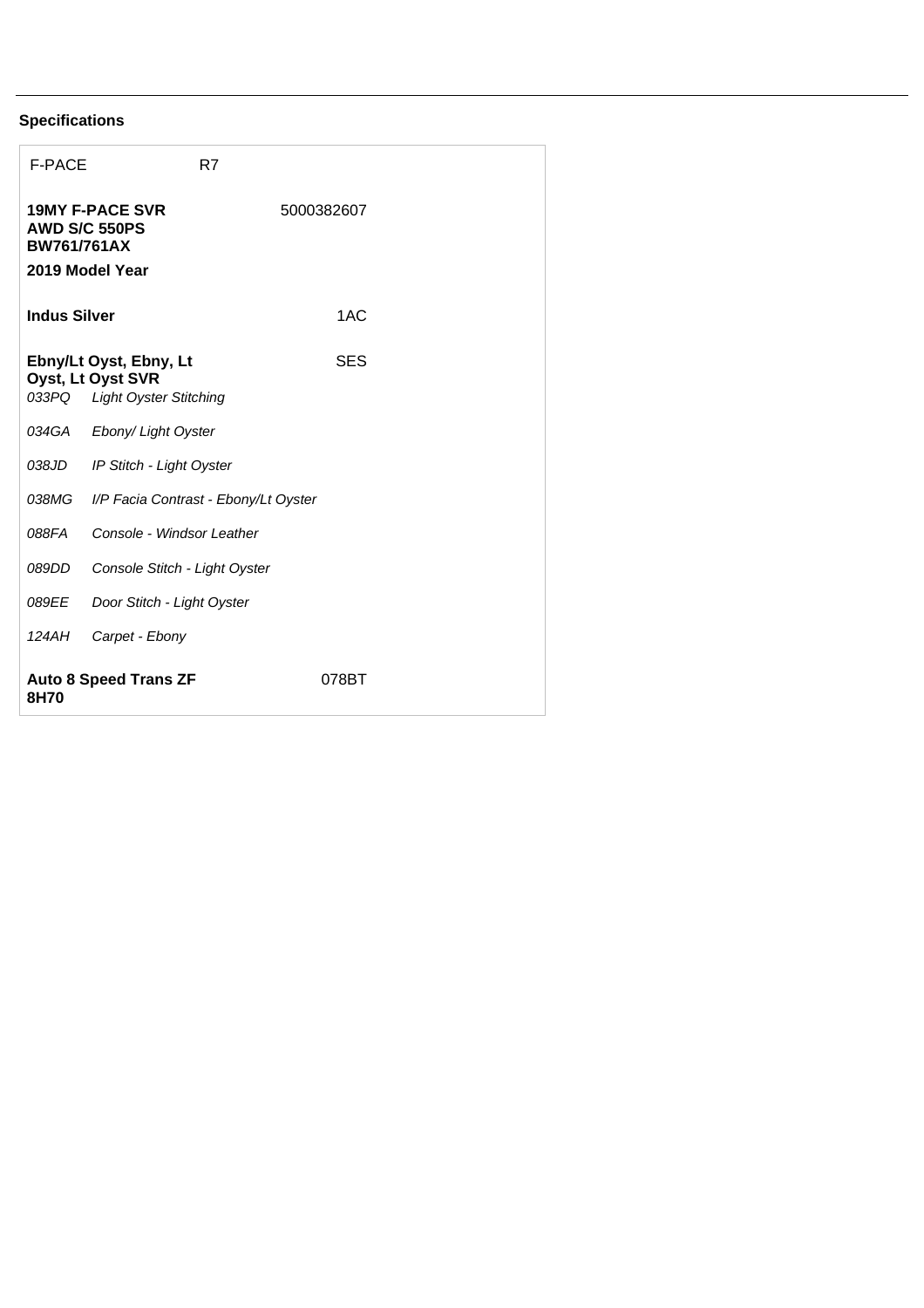## **Standard Specification**

| 002BQ          | NAS Literature Pack                                                          | 010AS          | Front Head Restraints - SVR Embossing                                                   |
|----------------|------------------------------------------------------------------------------|----------------|-----------------------------------------------------------------------------------------|
| 011AH          | <b>LESS InControl Secure Subscription</b>                                    | 011BE          | Protect                                                                                 |
| 011CC          | <b>LESS InControl Pack</b>                                                   | 011DA          | Remote Premium                                                                          |
| 017CB          | No Climate Pack                                                              | 017CF          | <b>LESS Convenience Pack 1</b>                                                          |
| 017CK          | <b>LESS Memory Pack</b>                                                      | 017CU          | Ground Clearance - Standard                                                             |
| 017CY          | NVH Pkg - Premium                                                            | 017DC          | <b>LESS Navigation Package</b>                                                          |
| 017FH          | LESS Pack - Head Up Display                                                  | 017FM          | <b>LESS Rear Comfort Pack</b>                                                           |
| 017HD          | <b>LESS Luxury Pack</b>                                                      | 017JZ          | <b>LESS Practicality Pack</b>                                                           |
| 017KZ          | <b>LESS Adaptive Dynamics Pack</b>                                           | 017TC          | <b>LESS Drive Pack</b>                                                                  |
| 017UC          | <b>LESS Park Pack</b>                                                        | 020BE          | <b>Brake Calipers - Red</b>                                                             |
| 020JF          | Disc Brake Size Frt 20/RR 20 SV                                              | 020KA          | Brake Booster - Performance                                                             |
| 021AO          | <b>Standard Battery</b>                                                      | 022AY          | Climate Control - Two Zone                                                              |
| 022CE          | A/C Refrigerant - HF01234YF wi                                               | 022DB          | Label - A/C Charge                                                                      |
| 022FB          | <b>LESS Air Quality Sensing.</b>                                             | 022GA          | <b>LESS Cabin Air Quality</b>                                                           |
| 025CT          | Garage Door Opener (Homelink)                                                | 025EZ          | Voice Control                                                                           |
| 025LA          | H.D Radio / SDARS                                                            | 025NE          | NGI Head Unit - Mid                                                                     |
| 025PA          | <b>InControl Apps</b>                                                        | 025QB          | Telematics TCU Module - NAS                                                             |
| 025RC          | Pro Services and Wi-Fi Hotspot                                               | 026AM          | Knee Protection                                                                         |
| 026BV          | Interior Head Impact Protectio                                               | 026FA          | Seat Belts - Standard NAS                                                               |
| 026RD          | <b>LESS Loadspace Nets/Mouldings</b>                                         | 026SB          | Front Cupholders - Twin Covered                                                         |
| 027CW          | Suspension - Adaptive Dynamics                                               | 027DC          | Rear Differential - Electronic Active with Torque                                       |
|                |                                                                              |                | <b>Braking</b>                                                                          |
| 027DE          | Suspension - Sport                                                           | 028EE          | <b>LESS Towing Equipment</b>                                                            |
| 029AB          | Spare Wheel - SVR Reduced Section                                            | 029BA          | <b>Tyres Pirelli</b>                                                                    |
| 030CQ          | Windscreen Wipers - Rain Sensing                                             | 030DL          | Glovebox - Lockable                                                                     |
| 030NL          | Door Mirrors - Heated, Powerfold, Auto-Dimming, Approach<br>Lighting, Memory | 030NX          | Sensor Occupant (NAS)                                                                   |
| 031BA          | 1 Flat/1 Convex (US) mirror gl                                               | 031CG          | Interior Mirror - Auto-Dimming                                                          |
| 032BU          | Headlining - Ebony                                                           | 032DV          | Steering Wheel - Heated                                                                 |
| 032EZ          | <b>LESS Exterior Pack</b>                                                    | 032FO          | Steering Wheel - Leather, SVR                                                           |
| 033BS          | Rear Seats - 40:20:40 Split Folding, SVR                                     | 033GQ          | Seats - Climate Front, Heated Rear                                                      |
| 033LM          | RR Centre Armrest & Cupholder                                                | 033LR          | <b>LESS Cushion Extension</b>                                                           |
| 033LV          | <b>LESS Rear Seat Recline</b>                                                | 033MT          | Seat - Performance                                                                      |
| 033YQ          | Lozenge Quilted Leather                                                      | 034YY          | LESS Rear Seat Remote Release                                                           |
| 035AA          | LESS Fire Extinguisher                                                       | 037AY          | <b>Standard Silencer Exhaust System</b>                                                 |
| 038AN          | MPH/KPH Speedometer                                                          | 038ID          | Interactive Driver Display                                                              |
| 039IA          | <b>LESS Head Up Display</b>                                                  | 040AJ          | Windscreen - Non-Heated                                                                 |
| 040AU          | Starter System - Stop/Start                                                  | 040ZZ          | LESS heated washer jets                                                                 |
| 041CZ          | Roof - Opening Panoramic                                                     | 041WW          | <b>LESS Reinforced Equipment</b>                                                        |
| 043BC          | <b>LESS Engine Block Heater</b>                                              | 043BI          | <b>LESS Supplementary Heating</b>                                                       |
| 046AC          | <b>LESS Emission Tank</b>                                                    | 046AH          | <b>Tank Pet With Leak Detection</b>                                                     |
| 047AB          | Privacy glass                                                                | 047EB          | Windscreen - Infrared Reflective                                                        |
| 048BV          | Treadplates - Metal, SVR                                                     | 048BW          | Loadspace Scuff Plate - Metal                                                           |
| 049AP          | Electrically adjustable steering column                                      | 049ZZ          | <b>LESS Steering Column Lock</b>                                                        |
| 051AJ          | Foot Pedals - Metal Finish                                                   | 053BC          | Filler Neck Pet ORVR Twin Seal                                                          |
| 053BJ          | LESS Fuel Filler Flap - Central Locking                                      | 053CI          | ULEV125 Emission - NAS                                                                  |
| 054AK          | <b>Auxiliary Power Socket x2</b>                                             | 055AF          | Non Locking Wheel Nuts                                                                  |
| 056AA          | <b>LESS First Aid Kit</b>                                                    | 056AS          | Front Number Plate Fixing NAS                                                           |
| 056BA          | Number Plate Fixing - NAS                                                    | 056BY          | <b>LESS Warning Triangle</b>                                                            |
| 057QX          | Badge - SVR                                                                  | 057ZL          | Exterior Chrome - Hex                                                                   |
| 060AE          | LESS Roof Rack or Rails                                                      | 062AD          | Tyre Pressure Monitoring System (TPMS)                                                  |
| 064BV<br>064DL | Headlamps - Powerwash                                                        | 064CP          | LESS Auxilary Lamps (Fog)                                                               |
| 064FU          | Headlamp Operation - FMVSS 108<br><b>Upper Active Vanes</b>                  | 064FB<br>064GJ | Interior Lighting - Ambient                                                             |
| 064JK          | Grille - Black Mesh, Satin Grey Surround                                     | 065AB          | Headlamps - Adaptive LED, LED signature DRL<br><b>Cruise Control with Speed Limiter</b> |
| 065ED          | AEB-Lev3 Cty & URB+PED+CYC                                                   | 066AC          | <b>Keyless Entry</b>                                                                    |
| 070AV          |                                                                              | 070CL          | Rear Spoiler with Spats                                                                 |
| 074PU          | Tailgate / Boot Lid - Powered<br><b>LESS Technology Pack</b>                 | 074QZ          | <b>LESS Option Pack</b>                                                                 |
| 076CW          | Dual Note Electric Horn                                                      | 076DA          | <b>Perimetric Protection</b>                                                            |
| 076DG          | 315 MHz/non UWB Door Lock Freq                                               | 076ER          | Security sounder - No BBUS                                                              |
| 076ES          | Central Door Locking                                                         | 076EZ          | <b>LESS Electronic Road Pricing</b>                                                     |
| 077BC          | Vehicle Protection Cat 3                                                     | 078BT          | Transmission - 8-Speed Automatic                                                        |
|                |                                                                              |                |                                                                                         |

| 002BQ | <b>NAS Literature Pack</b>                               | 010AS | Front Head Restraints - SVR Embossing                          |
|-------|----------------------------------------------------------|-------|----------------------------------------------------------------|
| 011AH | <b>LESS InControl Secure Subscription</b>                | 011BE | Protect                                                        |
| 011CC | <b>LESS InControl Pack</b>                               | 011DA | Remote Premium                                                 |
| 017CB | No Climate Pack                                          | 017CF | <b>LESS Convenience Pack 1</b>                                 |
| 017CK | <b>LESS Memory Pack</b>                                  | 017CU | Ground Clearance - Standard                                    |
| 017CY | NVH Pkg - Premium                                        | 017DC | <b>LESS Navigation Package</b>                                 |
| 017FH | LESS Pack - Head Up Display                              | 017FM | <b>LESS Rear Comfort Pack</b>                                  |
| 017HD | <b>LESS Luxury Pack</b>                                  | 017JZ | <b>LESS Practicality Pack</b>                                  |
| 017KZ | LESS Adaptive Dynamics Pack                              | 017TC | <b>LESS Drive Pack</b>                                         |
| 017UC | <b>LESS Park Pack</b>                                    | 020BE | <b>Brake Calipers - Red</b>                                    |
| 020JF | Disc Brake Size Frt 20/RR 20 SV                          | 020KA | Brake Booster - Performance                                    |
| 021AO | <b>Standard Battery</b>                                  | 022AY | Climate Control - Two Zone                                     |
| 022CE | A/C Refrigerant - HF01234YF wi                           | 022DB | Label - A/C Charge                                             |
| 022FB | <b>LESS Air Quality Sensing.</b>                         | 022GA | <b>LESS Cabin Air Quality</b>                                  |
| 025CT | Garage Door Opener (Homelink)                            | 025EZ | <b>Voice Control</b>                                           |
| 025LA | H.D Radio / SDARS                                        | 025NE | NGI Head Unit - Mid                                            |
| 025PA | <b>InControl Apps</b>                                    | 025QB | Telematics TCU Module - NAS                                    |
| 025RC | Pro Services and Wi-Fi Hotspot                           | 026AM | <b>Knee Protection</b>                                         |
| 026BV | Interior Head Impact Protectio                           | 026FA | Seat Belts - Standard NAS                                      |
| 026RD | LESS Loadspace Nets/Mouldings                            | 026SB | Front Cupholders - Twin Covered                                |
| 027CW | Suspension - Adaptive Dynamics                           | 027DC | Rear Differential - Electronic Active with Torque Vectoring By |
|       |                                                          |       | <b>Braking</b>                                                 |
| 027DE | Suspension - Sport                                       | 028EE | <b>LESS Towing Equipment</b>                                   |
| 029AB | Spare Wheel - SVR Reduced Section                        | 029BA | <b>Tyres Pirelli</b>                                           |
| 030CQ | Windscreen Wipers - Rain Sensing                         | 030DL | Glovebox - Lockable                                            |
| 030NL | Door Mirrors - Heated, Powerfold, Auto-Dimming, Approach | 030NX | Sensor Occupant (NAS)                                          |
|       | Lighting, Memory                                         |       |                                                                |
| 031BA | 1 Flat/1 Convex (US) mirror gl                           | 031CG | Interior Mirror - Auto-Dimming                                 |
| 032BU | Headlining - Ebony                                       | 032DV | Steering Wheel - Heated                                        |
| 032EZ | <b>LESS Exterior Pack</b>                                | 032FO | Steering Wheel - Leather, SVR                                  |
| 033BS | Rear Seats - 40:20:40 Split Folding, SVR                 | 033GQ | Seats - Climate Front, Heated Rear                             |
| 033LM | RR Centre Armrest & Cupholder                            | 033LR | <b>LESS Cushion Extension</b>                                  |
| 033LV | <b>LESS Rear Seat Recline</b>                            | 033MT | Seat - Performance                                             |
| 033YQ | Lozenge Quilted Leather                                  | 034YY | LESS Rear Seat Remote Release                                  |
| 035AA | <b>LESS Fire Extinguisher</b>                            | 037AY | Standard Silencer Exhaust System                               |
| 038AN | MPH/KPH Speedometer                                      | 038ID | Interactive Driver Display                                     |
| 039IA | <b>LESS Head Up Display</b>                              | 040AJ | Windscreen - Non-Heated                                        |
| 040AU | Starter System - Stop/Start                              | 040ZZ | LESS heated washer jets                                        |
| 041CZ | Roof - Opening Panoramic                                 | 041WW | <b>LESS Reinforced Equipment</b>                               |
| 043BC | <b>LESS Engine Block Heater</b>                          | 043BI | <b>LESS Supplementary Heating</b>                              |
| 046AC | <b>LESS Emission Tank</b>                                | 046AH | Tank Pet With Leak Detection                                   |
| 047AB | Privacy glass                                            | 047EB | Windscreen - Infrared Reflective                               |
| 048BV | Treadplates - Metal, SVR                                 | 048BW | Loadspace Scuff Plate - Metal                                  |
| 049AP | Electrically adjustable steering column                  | 049ZZ | <b>LESS Steering Column Lock</b>                               |
|       |                                                          | 053BC |                                                                |
| 051AJ | Foot Pedals - Metal Finish                               |       | Filler Neck Pet ORVR Twin Seal                                 |
| 053BJ | LESS Fuel Filler Flap - Central Locking                  | 053CI | ULEV125 Emission - NAS                                         |
| 054AK | <b>Auxiliary Power Socket x2</b>                         | 055AF | Non Locking Wheel Nuts                                         |
| 056AA | LESS First Aid Kit                                       | 056AS | Front Number Plate Fixing NAS                                  |
| 056BA | Number Plate Fixing - NAS                                | 056BY | <b>LESS Warning Triangle</b>                                   |
| 057QX | Badge - SVR                                              | 057ZL | Exterior Chrome - Hex                                          |
| 060AE | <b>LESS Roof Rack or Rails</b>                           | 062AD | Tyre Pressure Monitoring System (TPMS)                         |
| 064BV | Headlamps - Powerwash                                    | 064CP | LESS Auxilary Lamps (Fog)                                      |
| 064DL | Headlamp Operation - FMVSS 108                           | 064FB | Interior Lighting - Ambient                                    |
| 064FU | <b>Upper Active Vanes</b>                                | 064GJ | Headlamps - Adaptive LED, LED signature DRL                    |
| 064JK | Grille - Black Mesh, Satin Grey Surround                 | 065AB | Cruise Control with Speed Limiter                              |
| 065ED | AEB-Lev3 Cty & URB+PED+CYC                               | 066AC | <b>Keyless Entry</b>                                           |
| 070AV | Tailgate / Boot Lid - Powered                            | 070CL | Rear Spoiler with Spats                                        |
| 074PU | <b>LESS Technology Pack</b>                              | 074QZ | <b>LESS Option Pack</b>                                        |
| 076CW | Dual Note Electric Horn                                  | 076DA | <b>Perimetric Protection</b>                                   |
| 076DG | 315 MHz/non UWB Door Lock Freq                           | 076ER | Security sounder - No BBUS                                     |
| 076ES | Central Door Locking                                     | 076EZ | <b>LESS Electronic Road Pricing</b>                            |
| 077BC | Vehicle Protection Cat 3                                 | 078BT | Transmission - 8-Speed Automatic                               |